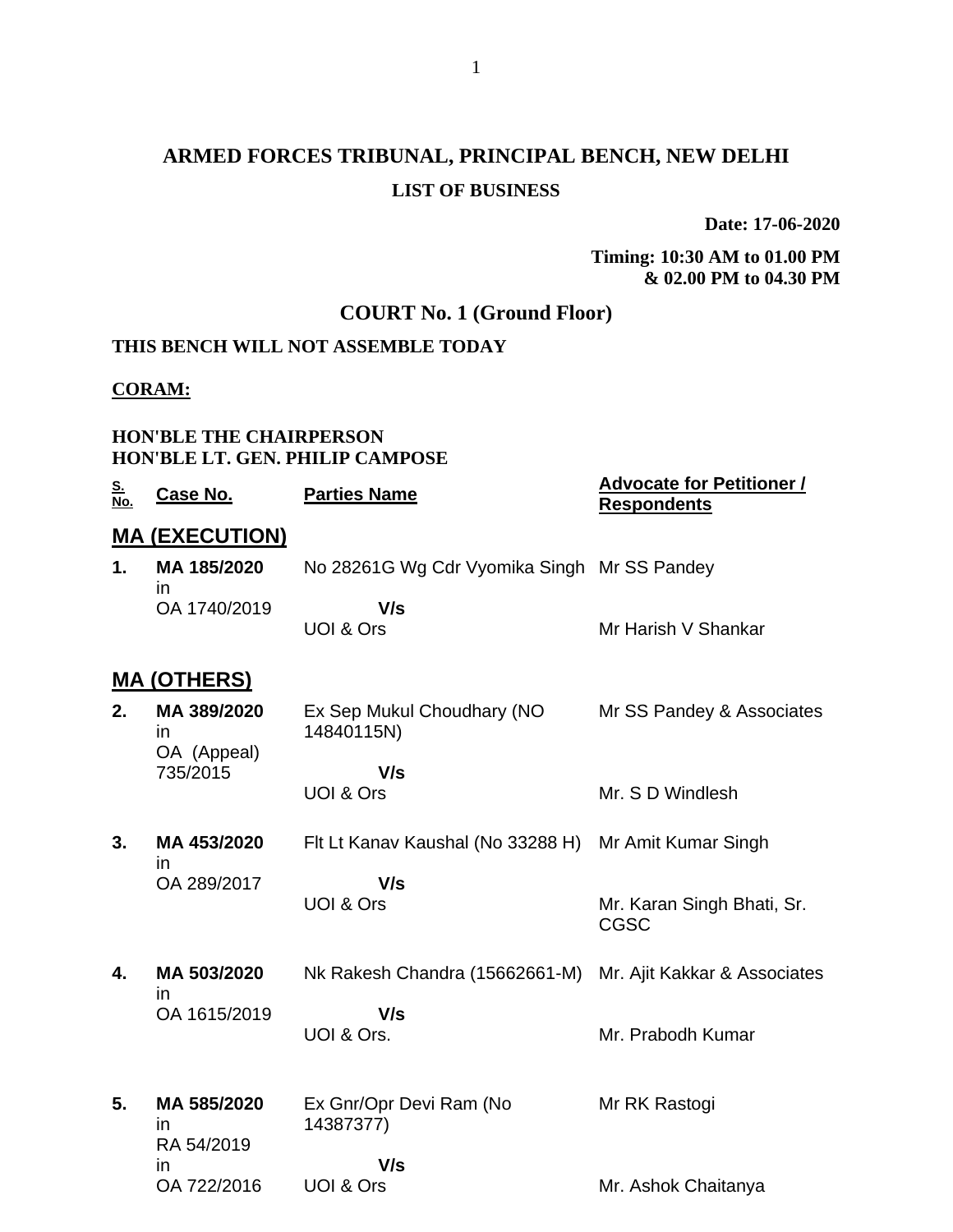**6. MA 596/2020** in OA 606/2017 Col (TS) Sudeep Roy (DR 10444 X) Mr AK Srivastava  **V/s** UOI & Ors Mr. Avdhesh Kumar Singh

# **PLEADINGS NOT COMPLETE**

| 7.  | OA 565/2019                            | No. 704406-B EX Sgt Suresh Singh Mr. Virender Singh Kadian<br><b>Bisht</b> |                                                 |
|-----|----------------------------------------|----------------------------------------------------------------------------|-------------------------------------------------|
|     |                                        | V/s<br>UOI & Ors.                                                          | Mr Neeraj, Sr CGSC for R 1 &<br>$3-5$           |
| 8.  | OA 804/2019                            | Ex Hav Deep Bahadur Rana (No<br>4360627 F)                                 | Ms Sangeeta Tomar                               |
|     |                                        | V/s<br>UOI & Ors.                                                          | Mr Harish V Shankar                             |
| 9.  | OA 1029/2019<br>with<br>MA 1705/2019 & | Smt Sudarshana Widow of Ex STD<br>I Shiv Kumar (No 156542 B)               | Mr Virender Singh Kadian                        |
|     | 662/2020                               | V/s<br>UOI & Ors.                                                          | Mr. J S Yadav                                   |
| 10. | OA 2044/2019                           | L/Nk/DSC (GD) Sahab Singh Gurjar Mr Ajeet Yadav & Rakesh<br>(No 13895952K) | <b>Kumar Singh</b>                              |
|     |                                        | V/s<br>UOI & Ors.                                                          | Mr. Rajeev Kumar                                |
| 11. | OA 2393/2019                           | Cdr Ravi Saini (51622-Y)                                                   | Mr. Sukhjinder Singh                            |
|     |                                        | V/s<br>UOI & Ors.                                                          | Mr. Harish V Shankar for R 1-<br>$\overline{2}$ |
| 12. | OA 2410/2019                           | IC-55747Y Col Leena Gurav                                                  | Ms. Ankita Patnaik & Mr.<br><b>Nikhil Palli</b> |
|     |                                        | V/s<br>UOI & Ors.                                                          | Mr Harish V Shankar                             |
|     |                                        |                                                                            |                                                 |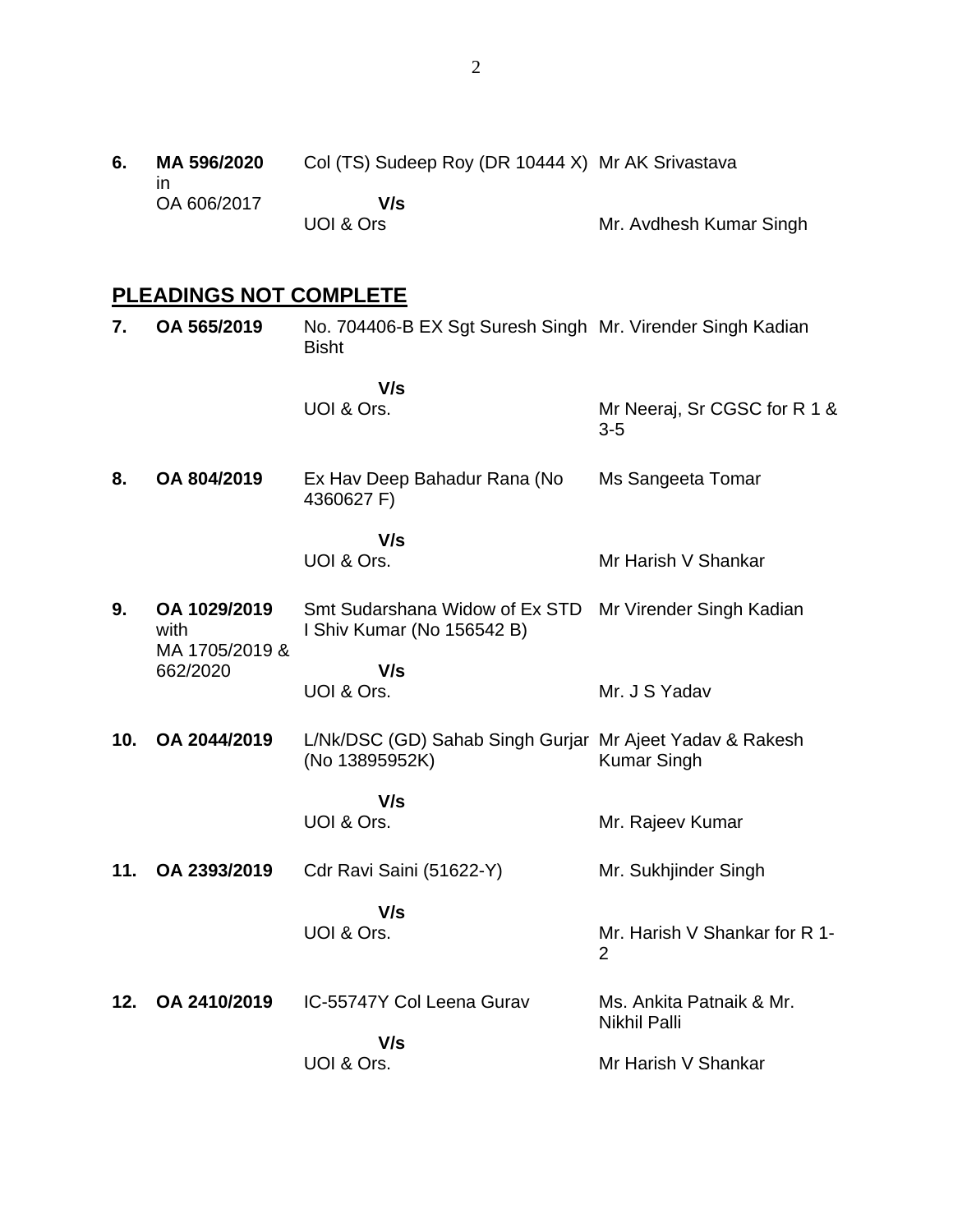| 13. | OA 53/2020  | Ex Sub Jayanand Joshi (JC 339823 Mr Mohan Kumar Associates<br>P) |                                               |
|-----|-------------|------------------------------------------------------------------|-----------------------------------------------|
|     |             | V/s<br>UOI & Ors.                                                | Mr. Ashok Chaitanya                           |
| 14. | OA 243/2020 | Lt Col Sunil Yadav (IC 66152 F)                                  | Mr Ajit Kakkar, Puru Mudgal &<br>Madhuri Koli |
|     |             | V/s<br>UOI & Ors.                                                | Mr Harish V Shankar                           |
| 15. | OA 312/2020 | No. 4068754-M Nk Birendra Singh<br>(Retd.)                       | Ms. Archana Ramesh                            |
|     |             | V/s<br>UOI & Ors.                                                | Dr. Vijendra Singh Mahndiyan                  |
| 16. | OA 374/2020 | Sub Manish Kumar (Dvr/MT) (JC<br>384666 A)                       | Mr Praveen Kumar                              |
|     |             | V/s<br>UOI & Ors.                                                | Ms Jyotsna Kaushik                            |
| 17. | OA 391/2020 | Hav Dhanamjayulu M (14436693-Y) Mr. Ajit Kakkar & Associates     |                                               |
|     |             | V/s<br>UOI & Ors.                                                | Mr. Satya Ranjan Swain                        |

## **PLEADINGS COMPLETE**

## **DATES WILL BE GIVEN BY THE TRIBUNAL OFFICER - ORDERS WILL BE UPLOADED ON THE WEBSITE**

| 18. | OA 1024/2018<br>with<br>MA 407/2020 & | NR-19681H Ex Lt Col Poonam<br>Chaturvedi,     | Mr. S.S Pandey.                         |
|-----|---------------------------------------|-----------------------------------------------|-----------------------------------------|
|     | 458/2019                              | V/s                                           |                                         |
|     |                                       | UOI & Ors.                                    | Mr Karan Singh Bhati, Sr<br><b>CGSC</b> |
| 19. | OA 1070/2018                          | Gp Capt J P Tayal (Retd)<br>(No.11218) & Ors. | Mr. A K Aggarwal                        |
|     |                                       | V/s                                           |                                         |

Mr Avdhesh Kumar Singh

3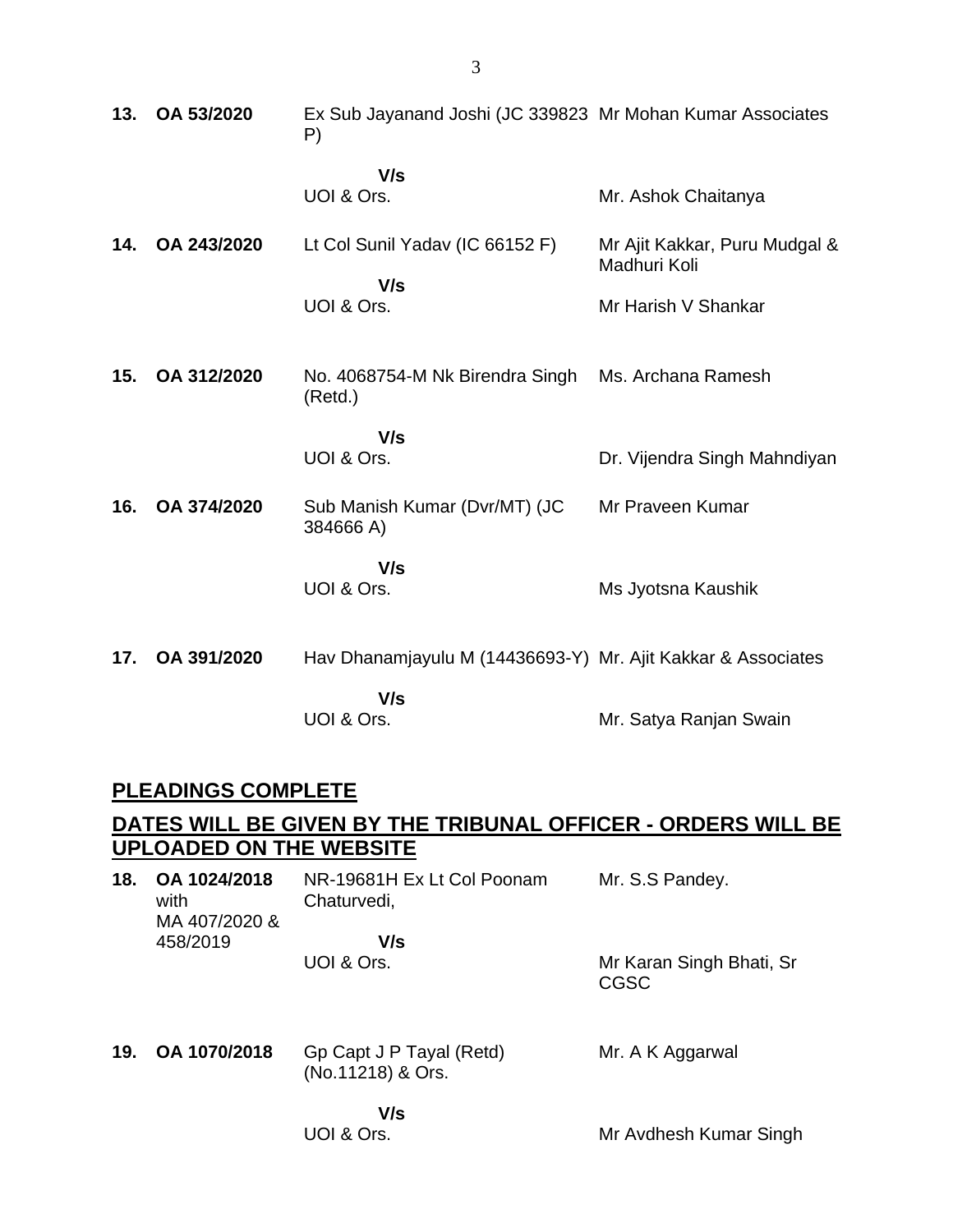| 20  | OA 115/2019          | IC-60101X Lt Col Amit Mahendra<br>Sharma                          | Mr. Rajiv Manglik                               |
|-----|----------------------|-------------------------------------------------------------------|-------------------------------------------------|
|     |                      | V/s<br>UOI & Ors.                                                 | Mr Tarunvir Singh Khehar                        |
| 21. | OA 611/2019          | Col Bharat Singh (IC 48990 N)<br>V/s                              | Mr Indra Sen Singh and<br><b>Abhishek Singh</b> |
|     |                      | UOI & Ors.                                                        | Dr Vijendra Singh Mahndiyan                     |
| 22. | OA 1526/2019         | Nb Sub Ritul Chatterjee (JC 283824 Mr Virender Singh Kadian<br>H) |                                                 |
|     |                      | V/s<br>UOI & Ors.                                                 | Ms. Jyotsna Kaushik                             |
| 23. | OA 1561/2019<br>with | LAC Harpal Singh (921303-A)                                       | Mr. Ajit Kakkar                                 |
|     | MA 2520/2019         | V/s<br>UOI & Ors.                                                 | Mr. S D Windlesh                                |
| 24. | OA 1990/2019         | Sep Bablu Singh (No 1470742 F)<br>V/s                             | Mr Mohan Kumar &<br>Associates                  |
|     |                      | UOI & Ors.                                                        | Mr. Neeraj, Sr. CGSC                            |
| 25. | OA 2411/2019         | No. 2480235 L/Nk (GD) Narinder<br>Singh                           | Mr. Manoj Kr Gupta                              |
|     |                      | V/s<br>UOI & Ors.                                                 | Mr. V S Tomar                                   |
| 26. | OA 232/2020          | Gp Capt Sanjiv Dubey (18309-T)                                    | Mr. Ajit Kakkar & Associates                    |
|     |                      | V/s<br>UOI & Ors.                                                 | Mr Anil Gautam                                  |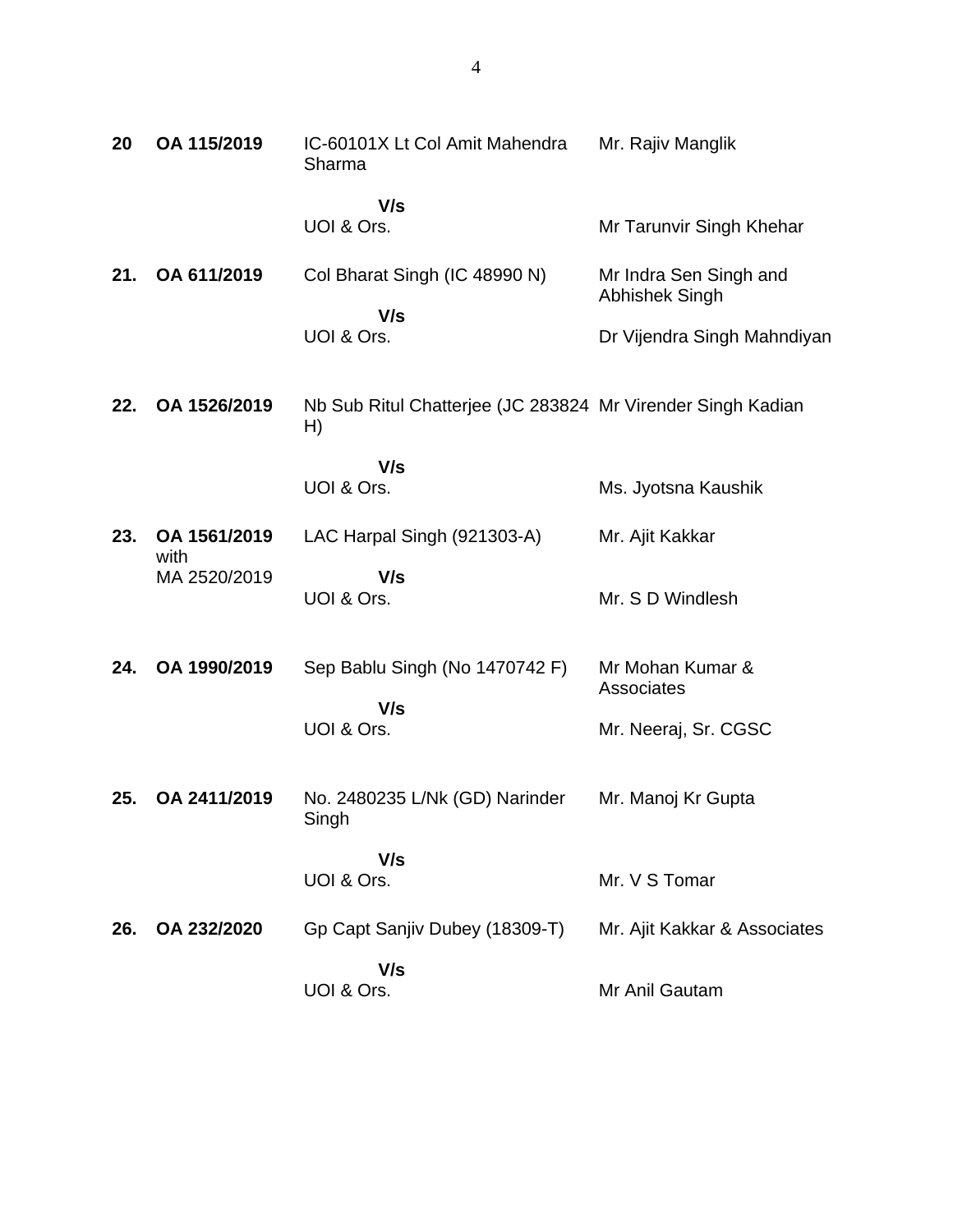### **THIS BENCH WILL NOT ASSEMBLE TODAY**

#### **CORAM: HON'BLE THE CHAIRPERSON HON'BLE AIR MARSHAL B.B.P. SINHA**

| <u>S.</u><br>No. | Case No.                         | <b>Parties Name</b>                                                | <b>Advocate for Petitioner /</b><br><b>Respondents</b> |
|------------------|----------------------------------|--------------------------------------------------------------------|--------------------------------------------------------|
|                  | <b>MA (OTHERS)</b>               |                                                                    |                                                        |
| $\mathbf{1}$ .   | MA 667/2020<br>ın<br>OA 283/2019 | Surg Cdr Manisha Thakur (75902- Mr. Ajit Kakkar & Associates<br>B) |                                                        |
|                  |                                  | V/s<br>UOI & Ors.                                                  | Mr. Anil Gautam                                        |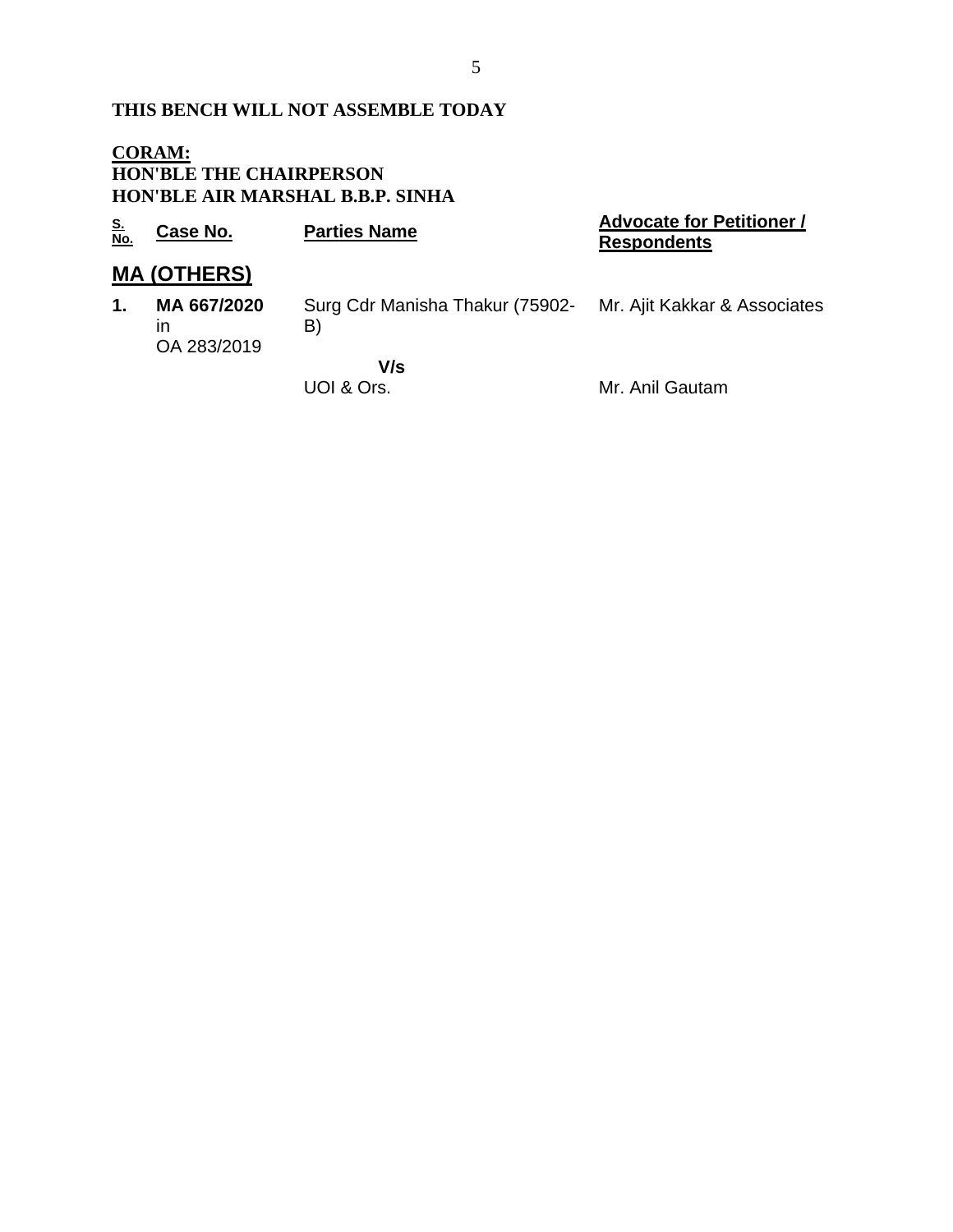# **ARMED FORCES TRIBUNAL, PRINCIPAL BENCH, NEW DELHI LIST OF BUSINESS**

**Date: 17-06-2020**

**Timing: 10:30 AM to 01.00 PM & 02.00 PM to 04.30 PM**

### **COURT No. 2 (Ground Floor)**

#### **CORAM:**

#### **HON'BLE MS. JUSTICE SUNITA GUPTA HON'BLE AIR MARSHAL B.B.P. SINHA**

| <u>S.<br/>No.</u> | Case No.             | <b>Parties Name</b>                               | <b>Advocate for Petitioner /</b><br><b>Respondents</b> |
|-------------------|----------------------|---------------------------------------------------|--------------------------------------------------------|
|                   | <b>FOR JUDGEMENT</b> |                                                   |                                                        |
| 1.                | OA 805/2017          | Ex Sgt Satyendra Prasad                           | Mr Yogesh Kumar                                        |
|                   |                      | V/s<br>UOI & Ors.                                 | Dr. V S Mahndiyan                                      |
| 2.                | OA 815/2017          | Ex HFL Yogendra Singh                             | Mr. V S Kadian                                         |
|                   |                      | V/s<br>UOI & Ors.                                 | Mr. KK Tyagi                                           |
| 3.                | OA 998/2017          | Maj H Anjanappa                                   | Mr. A S Puar                                           |
|                   |                      | V/s<br>UOI & Ors.                                 | Mr SD Windlesh                                         |
| 4.                | OA 1388/2017         | Capt Krishan Kumar (Retd)                         | Mr. I S Yadav                                          |
|                   | with<br>MA 1032/2017 | V/s<br>UOI & Ors.                                 | Mr. Tarunvir Singh Khehar                              |
| 5.                | OA 1863/2017         | Lt Col M S Raju (Retd) (SI 03100W)                | Mr R K Tripathi                                        |
|                   |                      | V/s<br>UOI & Ors.                                 | Mr Rajesh Kumar Das                                    |
| 6.                | OA 254/2018<br>with  | Ex JWO Shaji Sebastian (No.706374A) Mr. O S Punia |                                                        |
|                   | MA 171/2018          | V/s<br>UOI & Ors.                                 | Mr Harish V Shankar                                    |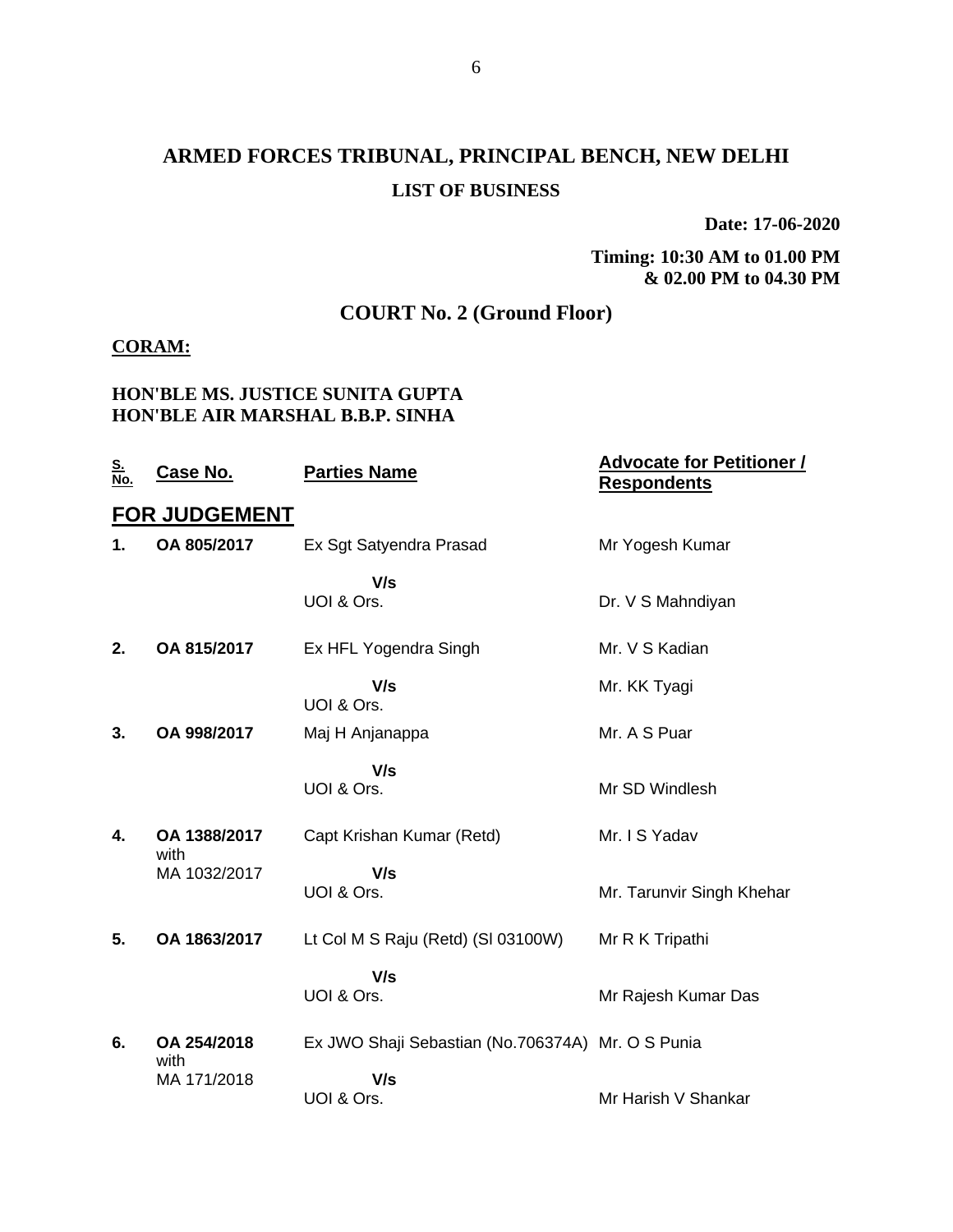| 7.  | OA 367/2018                        | (No.-8970425N) Ex Ac (U/T) Avadhesh Mr Virender Singh Kadian<br>Kumar |                          |
|-----|------------------------------------|-----------------------------------------------------------------------|--------------------------|
|     |                                    | V/s<br>UOI & Ors.                                                     | Mr. V S Tomar            |
| 8.  | OA 400/2018                        | Ex MWO Bindeshwari Mandal                                             | Mr. V S Kadian           |
|     |                                    | V/s<br>UOI & Ors.                                                     | Mr VS Tomar              |
| 9.  | OA 602/2018<br>with                | No 4069185W Ex Rfn Prem Vallabh                                       | Mr. V S Kadian           |
|     | MA 493/2018                        | V/s<br><b>UOI &amp; ORS</b>                                           | Mr Arvind Patel          |
| 10. | OA 646/2018                        | Sub Sunil Kumar Istwal (Retd) (JC-<br>378698M                         | Mr. Sukhjinder Singh     |
|     |                                    | V/s<br>UOI & Ors.                                                     | Mr Shyam Narayan         |
| 11. | OA 647/2018<br>with                | No. 660221H Ex Sgt J N Christian                                      | Mr. S C Jaidwal          |
|     | MA 514/2018                        | V/s<br>UOI & Ors.                                                     | Mr Shyam Narayan         |
| 12. | OA 679/2018                        | 13985851-X Ex Nk Rakesh Kumar                                         | Mr. Praveen Kumar        |
|     | with<br>MA 541/2018                | V/s<br>UOI & Ors.                                                     | Mr. Y P Singh            |
| 13. | OA 703/2018                        | IC-45028M Col A K Thakur (Retd)                                       | Mr. V S Kadian           |
|     |                                    | V/s<br>UOI & Ors.                                                     | Mr VS Tomar              |
| 14. | OA 712/2018<br>with<br>MA 589/2018 | IC-39543H Col Navdeep Singh Lamba<br>(Retd)                           | Mr. Rajendra Kumar       |
|     |                                    | V/s<br>UOI & Ors.                                                     | Ms Barkha Babbar         |
| 15. | OA 789/2018                        | No. 691265 Ex AC Ranvir Singh                                         | Mr. V S Kadian           |
|     | with<br>MA 661/2018                | V/s<br>UOI & Ors.                                                     | Mr. V S Tomar            |
| 16. | OA 918/2018<br>with                | Ex Spr Hari Bandhu Sahu (No<br>1480970-X)                             | Mr Virender Singh Kadian |
|     | MA 784/2018                        | V/s<br>UOI & Ors.                                                     | Mr. Shyam Narayan        |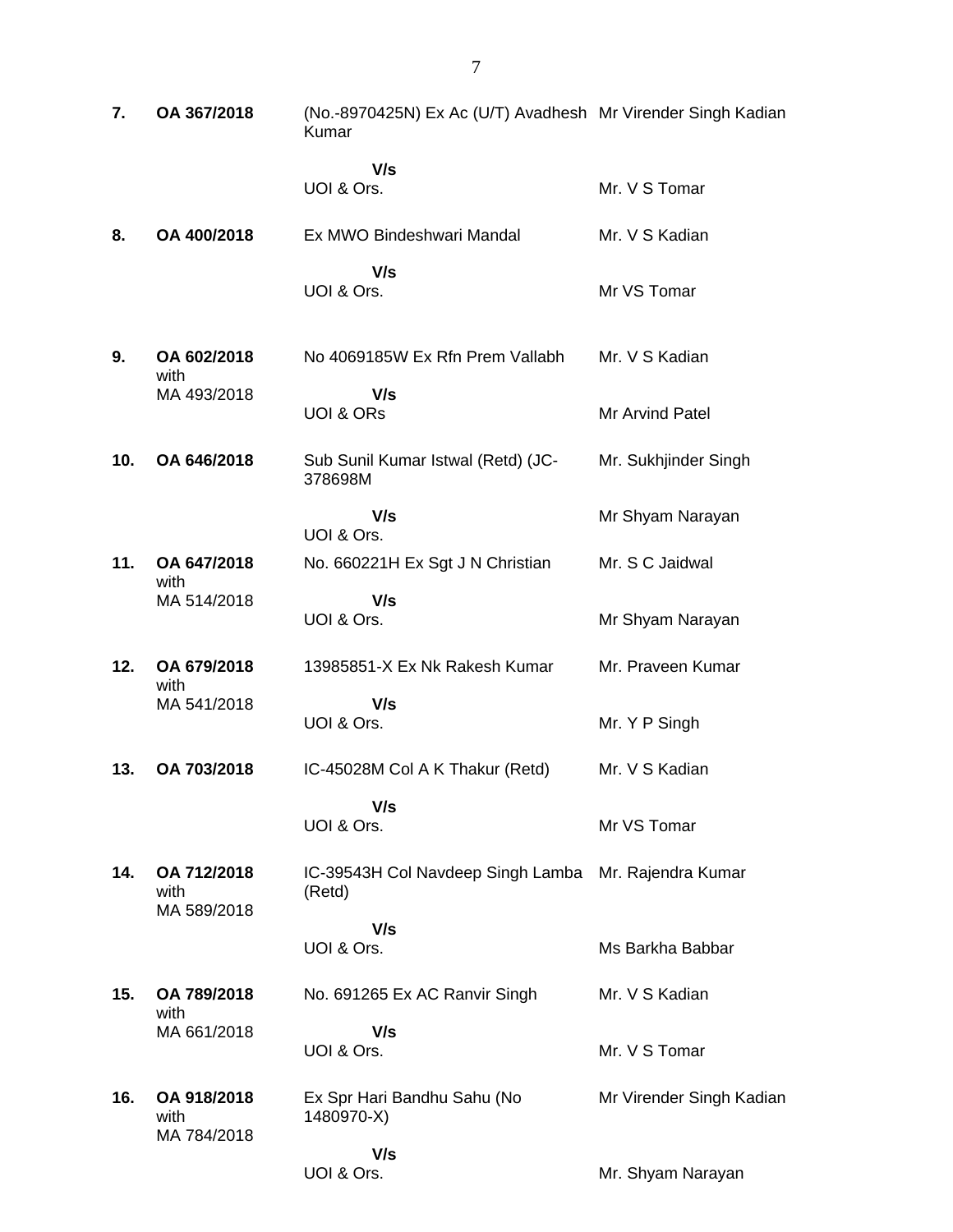**17. OA 1039/2018** with MA 920/2018 No 14348940-X Ex Gnr Suresh Chandra  **V/s** UOI & Ors. Mr Virender Singh Kadian Mr YP Singh **18. OA 1302/2018** with MA 647/2019 Rakesh Kumar Ex SWA-3 (No 181361K)  **V/s** UOI & Ors. Mr. Ved Prakash Mr. V S Tomar **19. OA 518/2019** with MA 1091/2019 No. 13937165-M Ex Hav Chhatar Pal Singh  **V/s** UOI & Ors. Mr. S M Dalal Mr. Arvind Patel **20. OA 637/2019** with MA 1219/2019 IC-28510X Maj Gen KP Sinha (Retd)  **V/s** UOI & Ors. Mr. Shakti Chand Jaidwal Mr. V S Tomar

#### **ADMISSION MATTERS**

| 21. | OA 1462/2018<br>with               | Ex Nk/MP No. 7763245 Ram Dia                                  | Mr. M A Rahman                            |
|-----|------------------------------------|---------------------------------------------------------------|-------------------------------------------|
|     | MA 1483/2018                       | V/s<br>UOI & Ors.                                             | Mr. Satya Ranjan Swain                    |
| 22. | OA (Appeal)<br>1527/2019           | Shiva Nand Mishra (743478-B) Ex<br>Sgt                        | <b>Applicant In Person</b>                |
|     | (OA 63/2017<br>(RB, Jabalpur)      | V/s<br>UOI & Ors.                                             | Mr. Karan Singh Bhati, Sr.<br><b>CGSC</b> |
| 23. | OA 480/2020<br>with<br>MA 601/2020 | IC-40752M Brig Deepak Saini<br>(Retd.)                        | Mr. Rajiv Manglik                         |
|     |                                    | V/s<br>UOI & Ors.                                             | Mr Rajeev Kumar                           |
| 24. | OA 481/2020                        | IC-40861-Y Brig Sanjay Prasad<br>(Retd.)                      | Mr. Rajiv Manglik                         |
|     |                                    | V/s<br>UOI & Ors.                                             | Mr VS Tomar                               |
| 25. | OA 605/2020<br>with<br>MA 744/2020 | Smt Ghoghri Devi Widow of Late Hav<br>Jai Karan (No1290027 W) | Mr. Manoj Kr Gupta                        |
|     |                                    | V/s<br>UOI & Ors.                                             | Mr. V S Tomar                             |

8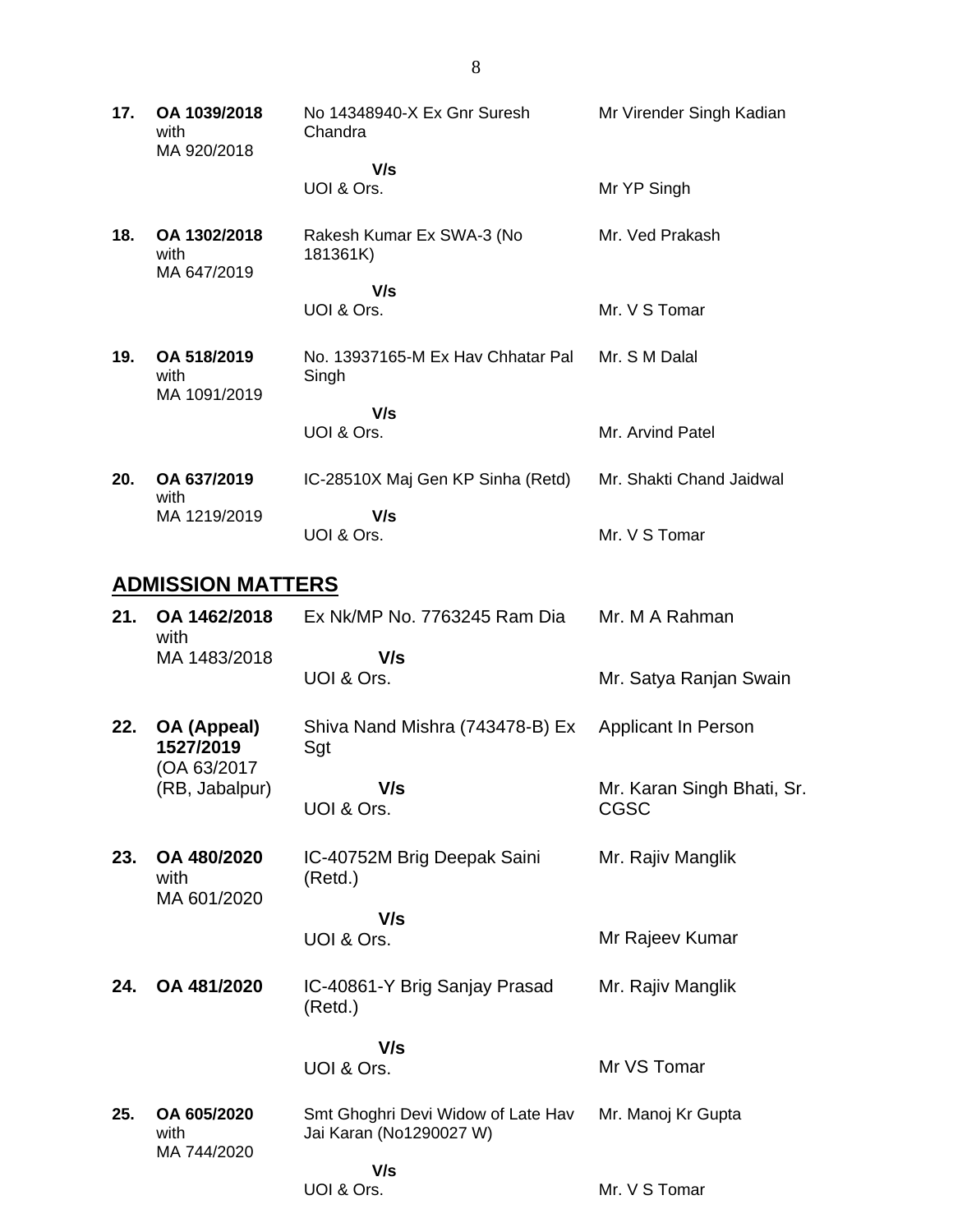| 26. | OA 606/2020<br>with<br>MA 745/2020 | Smt Ghoghri Devi Widow of Late Hav<br>Jai Karan (No1290027 W)   | Mr. Manoj Kr Gupta          |
|-----|------------------------------------|-----------------------------------------------------------------|-----------------------------|
|     |                                    | V/s<br>UOI & Ors.                                               | Mr. V S Tomar               |
| 27. | OA 610/2020<br>with                | Pushpa Devi W/O Late Nk Sujan singh Mr Ajit Kakkar & Associates |                             |
|     | MA 752/2020                        | V/s<br>UOI & Ors.                                               | None                        |
| 28. | OA 611/2020<br>with                | Ex Sgt N Arunachalam (269597)                                   | Mr Ajit Kakkar & Associates |
|     | MA 753/2020                        | V/s<br>UOI & Ors.                                               | None                        |
| 29. | OA 612/2020                        | Ex Sea I (GS) Anand Kumar Pandey<br>(No.210641 F)               | Mr. Ved Prakash             |
|     |                                    | V/s<br>UOI & Ors.                                               | None                        |
| 30. | OA 622/2020                        | Ex Nk Kawal Kishore (3982142-A)                                 | Mr. V S Kadian              |
|     |                                    | V/s<br>UOI & Ors.                                               | None                        |
| 31. | OA 623/2020<br>with<br>MA 759/2020 | Ex. HFO(MWO) Ramesh Prasad<br>Dangiwal (S.No-641982-N)          | Mr. Durgesh Kumar Sharma    |
|     |                                    | V/s<br>UOI & Ors.                                               | None                        |
|     | <u>MA (EXECUTION)</u>              |                                                                 |                             |
| 32. | MA 534/2019<br><i>in</i>           | Hav L Suresh (No.15321134X)                                     | Ms. Archana Ramesh          |
|     | OA 1706/2017                       | V/s<br>UOI & Ors                                                | Mr. K K Tyagi               |

**33. MA 545/2019** in OA 591/2018 Ex Sep Shevendra Kumar Chauhan  **V/s** UOI & Ors Ms Archana Ramesh Mr. K K Tyagi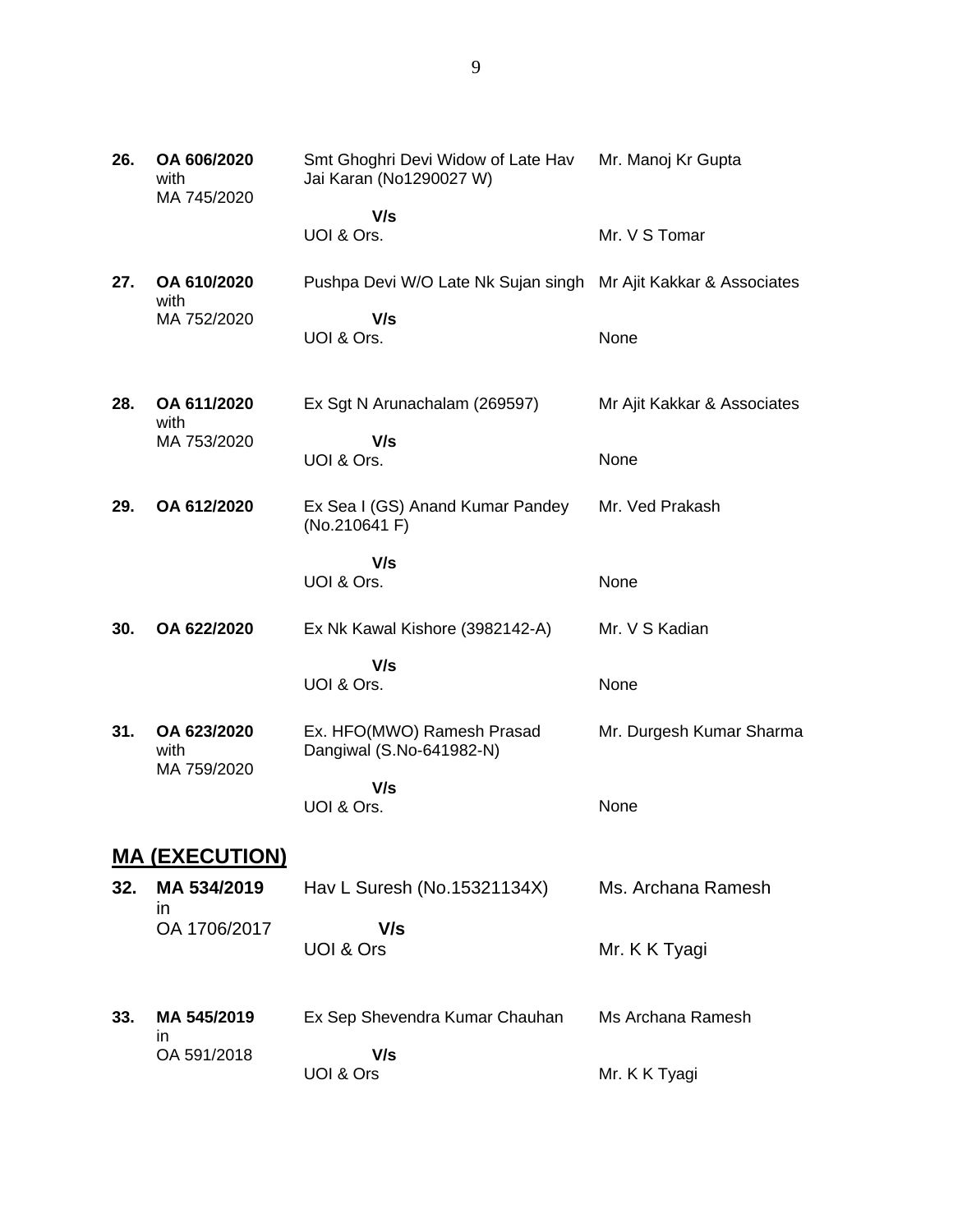| 34. | MA 742/2019<br><i>in</i><br>OA 655/2015 | Ex Sepoy Makhan Singh(No<br>2500851F)                        | Ms Archana Ramesh          |
|-----|-----------------------------------------|--------------------------------------------------------------|----------------------------|
|     |                                         | V/s<br>UOI & Ors                                             | Mr. Anil Gautam            |
| 35. | MA 744/2019<br>in.                      | No. 2485689-P Sep Varinder<br>Kumar                          | Ms. Archana Ramesh         |
|     | OA 351/2014                             | V/s<br>UOI & Ors.                                            | Mr. K K Tyagi              |
| 36. | MA 2632/2019<br>in<br>OA 1625/2018      | Ex Sub (AEC) Umed Singh (JC-<br>803904M)                     | Ms. Sangeeta Tomar         |
|     |                                         | V/s<br>UOI & Ors.                                            | Mr SP Sharma               |
| 37. | MA 746/2020                             | JC 165711-H Ex Sub Maj Bharat Singh Mr Virender Singh Kadian |                            |
|     | <i>in</i><br>OA 1569/2018               | V/s<br>UOI & Ors                                             | Mr. Satya Ranjan Swain     |
| 38. | MA 747/2020<br>in                       | Smt Saroj Devi                                               | Mr AK Trivedi & Associates |
|     | OA 502/2016                             | V/s<br>UOI & Ors.                                            | Mr. Prabodh Kumar          |

### **MA (OTHERS)**

| 39. | MA 730/2020<br>in                  | JC 670819M Nb Sub (PA) Ranjit Singh | Mr Indra Sen Singh & Abhishek<br>Singh |
|-----|------------------------------------|-------------------------------------|----------------------------------------|
|     | MA 731/2020<br>in.<br>OA 1896/2019 | V/s<br>UOI & Ors                    |                                        |
| 40. | MA 742/2020<br>in.                 | 14260010N Nk DSC Upendra Kumar      | Mr. US Maurya                          |
|     | OA 2077/2019                       | V/s                                 |                                        |
|     |                                    | UOI & Ors.                          | Mr. J S Yadav                          |
| 41. | MA 748/2020<br>& MA 749/2020       | Ex Sep Bahadur Singh (14909935)     | Mr AK Trivedi                          |
|     | in                                 | V/s                                 |                                        |
|     | OA 558/2017                        | UOI & Ors                           | Mr. V Pattabhi Ram                     |
| 42. | MA 750/2020                        | UOI & Ors                           | Mr. AK Gautam                          |
|     | & MA 751/2020                      |                                     |                                        |
|     | in.                                | V/s                                 |                                        |
|     | OA 264/2014                        | Ex Lt RL Yaday & Another            | Mr. Sukhjinder Singh                   |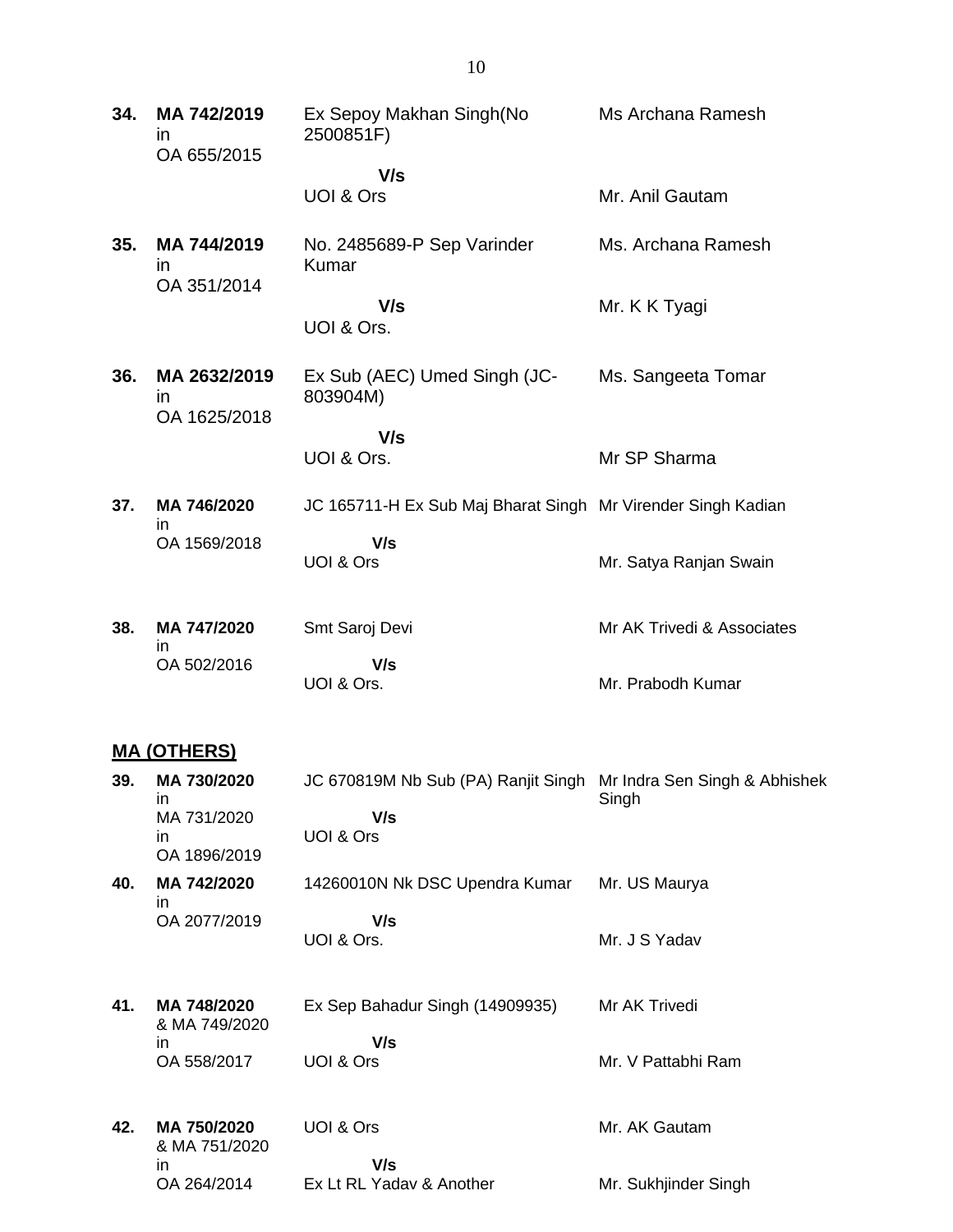#### **RAs**

| 43. | <b>RA 17/2020</b><br>with<br>MA 743/2020 | MS-13339M Lt Col Garima<br>Maheshwari | Mr. Rajiv Manglik |
|-----|------------------------------------------|---------------------------------------|-------------------|
|     | ın                                       | V/s                                   |                   |
|     | OA 216/2010                              | UOI & Ors.                            | <b>None</b>       |

## **PLEADINGS NOT COMPLETE**

| 44  | OA 626/2019<br>with<br>MA 1205/2019 | Ex Sep Virendra Kumar Soni (No<br>14596831)                                   | Mr AK Trivedi & Associates                    |
|-----|-------------------------------------|-------------------------------------------------------------------------------|-----------------------------------------------|
|     |                                     | V/s                                                                           |                                               |
|     |                                     | UOI & Ors.                                                                    | Mr. Rajesh Kumar Das                          |
| 45. | OA 787/2019<br>with<br>MA 300/2020  | IC-32867L Lt Col Amarjit Singh<br>Malik (Retd)                                | Mr. Anil Srivastava                           |
|     |                                     | V/s                                                                           |                                               |
|     |                                     | UOI & Ors.                                                                    | Mr. JS Rawat                                  |
| 46. | OA 813/2019<br>with<br>MA 1441/2019 | Smt Sarita Chaudhary Wd/O Late<br>Naik Purshottam Chaudhary (No<br>15382186K) | Ms. Akanksha Mishra & Mr.<br><b>KK Mishra</b> |
|     |                                     | V/s                                                                           |                                               |
|     |                                     | UOI & Ors.                                                                    | Mr. Ashok Chaitanya                           |
| 47. | OA (Appeal)<br>820/2019             | Ex Nb Sub (Opr) A Srinivasan (JC<br>275912K)<br>V/s                           | Mr Indra Sen Singh &<br>Abhishek Singh        |
|     |                                     | UOI & Ors.                                                                    | Mr. Karan Singh Bhati, Sr.<br><b>CGSC</b>     |

## **PLEADINGS COMPLETE**

## **DATES WILL BE GIVEN BY THE TRIBUNAL OFFICER - ORDERS WILL BE UPLOADED ON THE WEBSITE**

| 48. | OA (Appeal)<br>183/2016 | Ex Lt Col. Shachindra Sharma | Mr. S S Pandey     |
|-----|-------------------------|------------------------------|--------------------|
|     |                         | V/s<br>UOI & Ors.            | Mr V Pattabhi Ram  |
| 49. | OA 34/2017<br>with      | Smt. Susheela Devi           | Ms. Archana Ramesh |
|     | MA 15/2017              | V/s<br>UOI & Ors.            | Mr YP Singh        |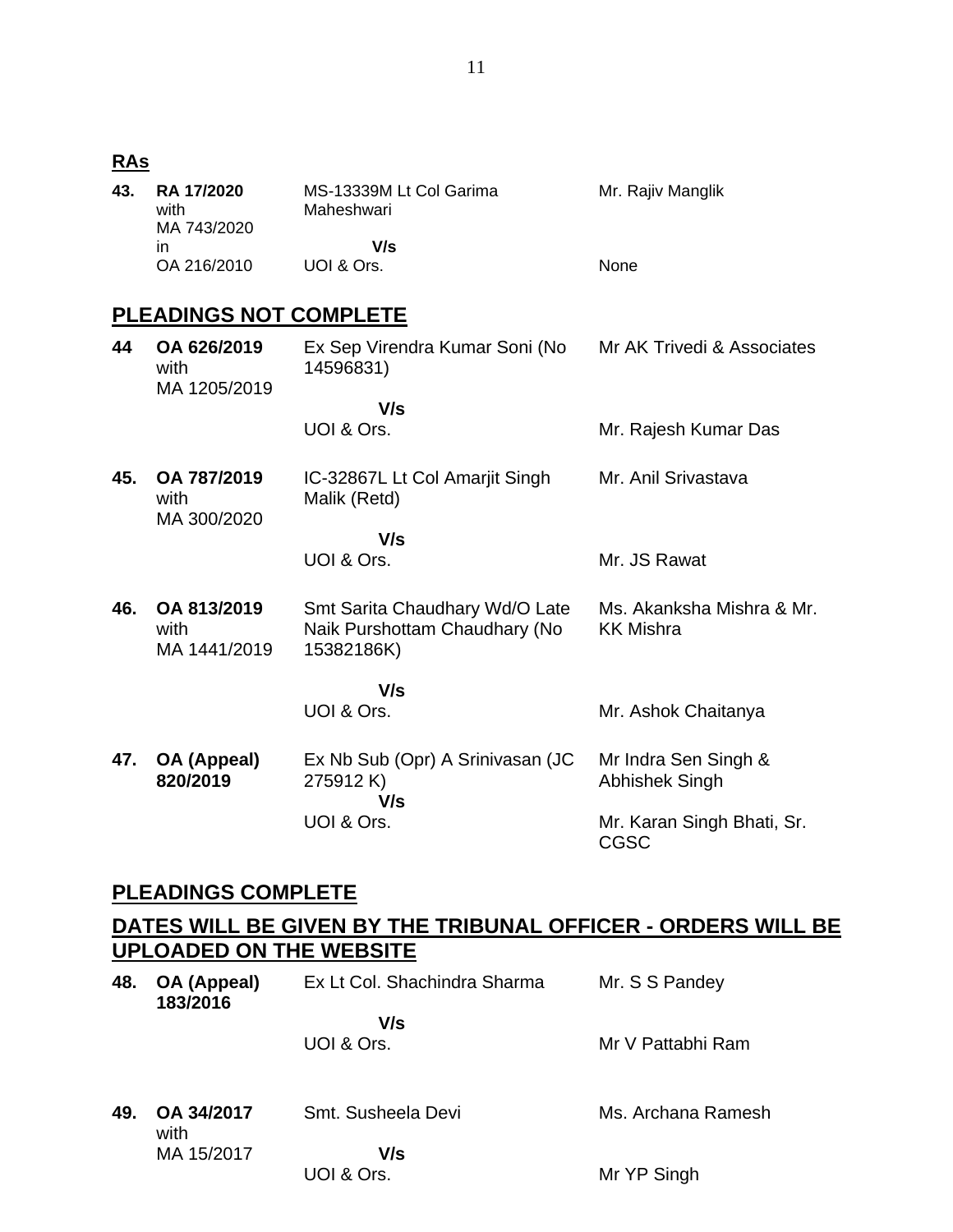| 50. | OA 1307/2018<br>with<br>MA 1284/2018 &<br>18/2020 | CHM Surendar Singh (Retd) (No<br>2991758Y)                       | Ms. Archana Ramesh        |
|-----|---------------------------------------------------|------------------------------------------------------------------|---------------------------|
|     |                                                   | V/s                                                              |                           |
|     |                                                   | UOI & Ors.                                                       | Mr. Ashok Chaitanya       |
| 51. | OA 1399/2018                                      | Swapnil Kumar Pandey S/o Late<br>Sunil Kumar Pandey (No 687489G) | Mr. Ajit Kakkar           |
|     |                                                   | V/s<br>UOI & Ors.                                                | Mr. J S Yadav             |
|     |                                                   |                                                                  |                           |
| 52. | OA 2018/2018<br>with                              | No 779527T Sgt Heer Singh Rajput Mr. Rakesh Kumar Singh          |                           |
|     | MA 1321/2019                                      | V/s<br>UOI & Ors.                                                | Mr. V S Tomar             |
| 53. | OA 2025/2018                                      | SL-3179K Lt Col Chater Singh<br>(Retd.)                          | Mr. Virender Singh Kadian |
|     |                                                   | V/s<br>UOI & Ors.                                                | Mr. S D Windlesh          |
| 54. | OA 2038/2018                                      | NO 779527T Sgt Samant Singh<br>Sengar                            | Mr. Rakesh Kumar Singh    |
|     |                                                   | V/s<br>UOI & Ors.                                                | Mr. J S Rawat             |
| 55. | OA 332/2019                                       | No. 18103-B Gp Capt Sanjay<br>Kumar Nihalani (Retd.)             | Mr. O S Punia             |
|     |                                                   | V/s<br>UOI & Ors.                                                | Mr Niranjan Das           |
| 56. | OA 827/2019<br>with<br>MA 180/2020                | No. 624936 HFO Jai Kumar Giri<br>(Retd.)                         | Mr. Manoj Kr Gupta        |
|     |                                                   | V/s<br>UOI & Ors.                                                | Mr. J S Rawat             |
| 57. | OA 2089/2019<br>with                              | No. 4187885-F Ex Rect Sunder<br>Singh                            | Mr. S M Dalal             |
|     | MA 2992/2019                                      | V/s<br>UOI & Ors.                                                | Mr. Anil Kumar Gautam     |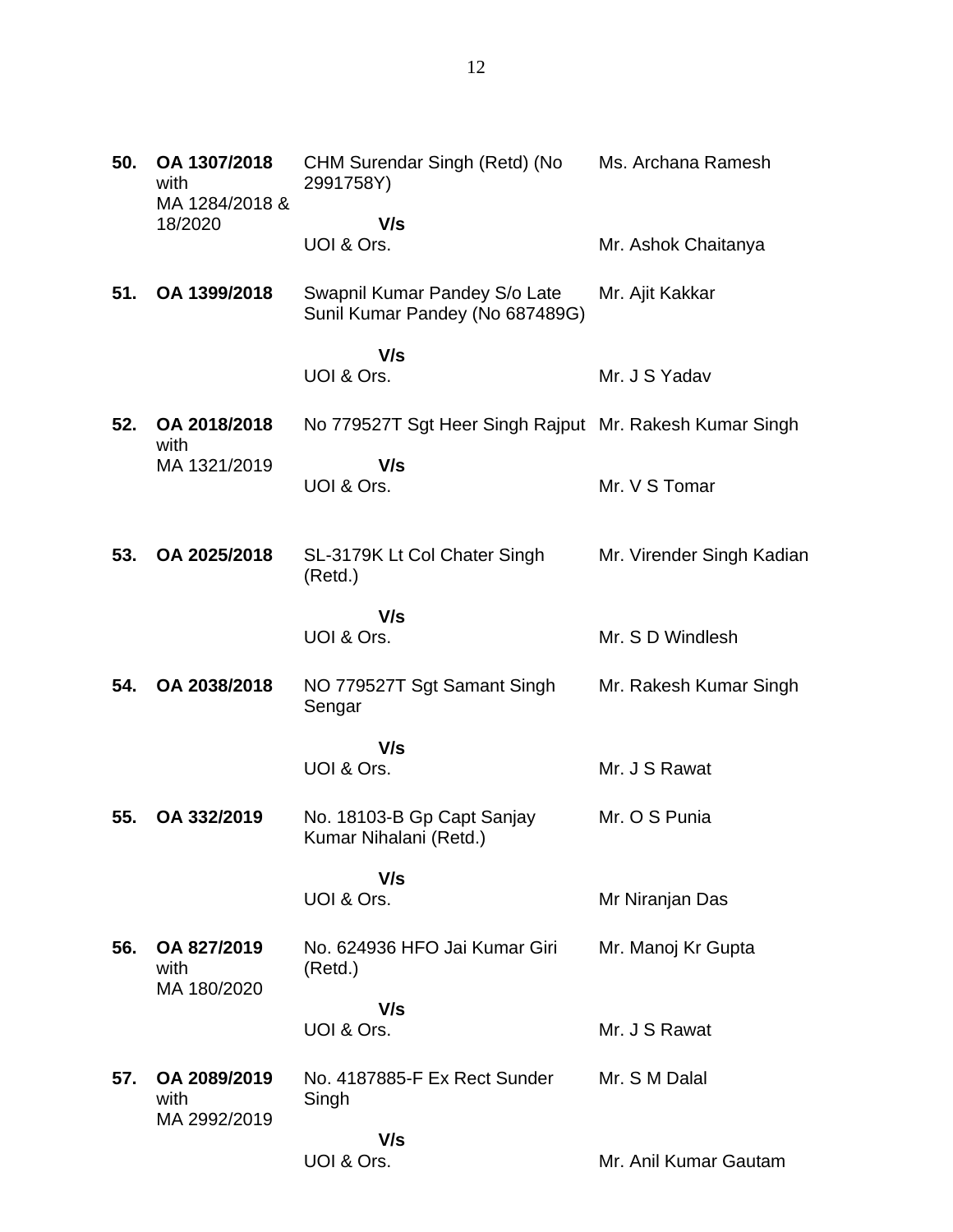| 58. | OA 2103/2019<br>with | Ex Nk Ratan Lal Khatik (No<br>14463213 M) | Mr Virender Singh Kadian |
|-----|----------------------|-------------------------------------------|--------------------------|
|     | MA 221/2020          |                                           |                          |
|     |                      | V/s                                       |                          |
|     |                      | UOI & Ors.                                | Mr. Prabodh Kumar        |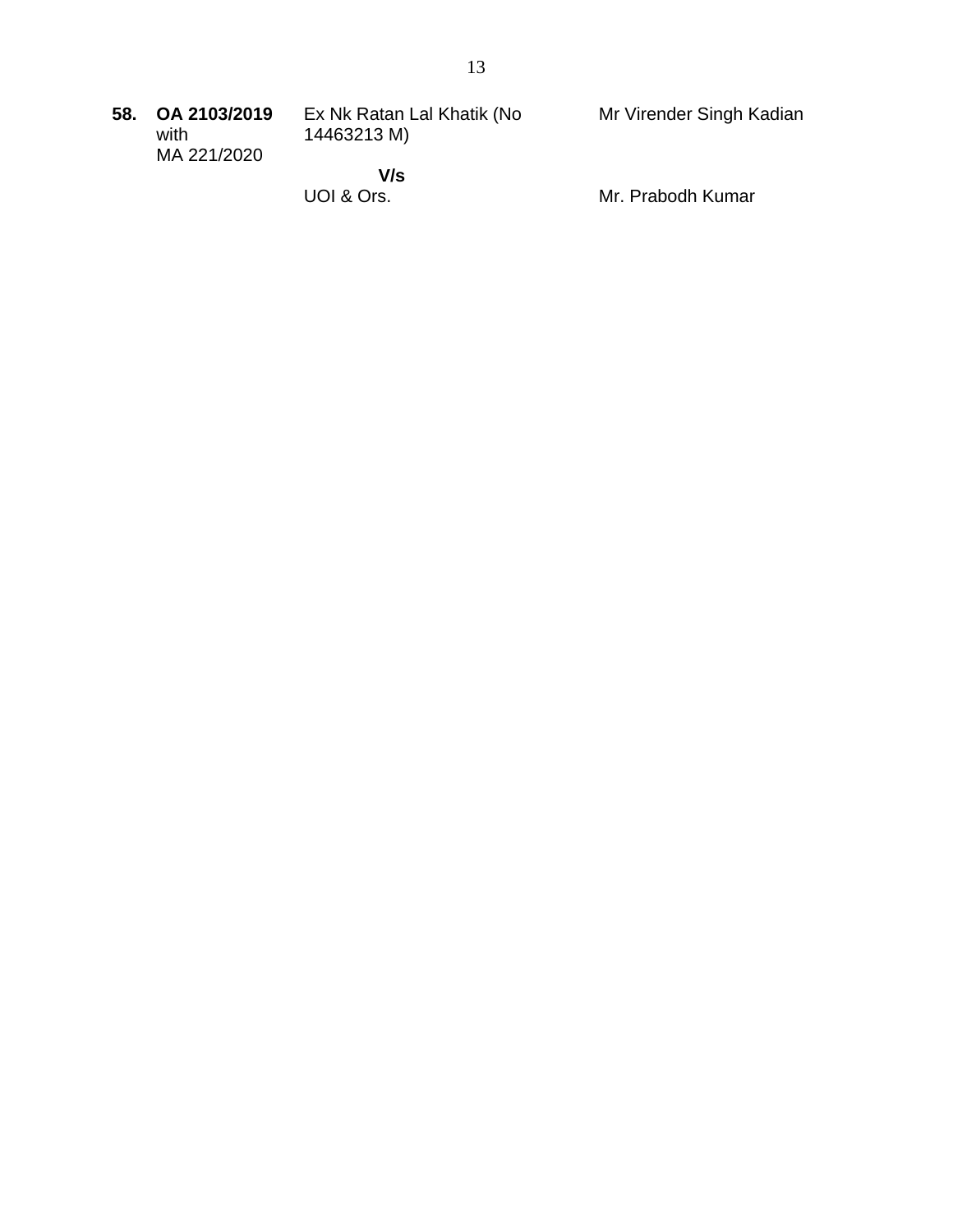# **ARMED FORCES TRIBUNAL, PRINCIPAL BENCH, NEW DELHI LIST OF BUSINESS**

**Date: 17-06-2020**

**Timing: 11:00 AM**

### **PRINCIPAL REGISTRAR COURT**

|    | S. No. Case No.                      | <b>Parties Name</b>                       | <b>Advocate for Petitioner /</b><br><b>Respondents</b> |
|----|--------------------------------------|-------------------------------------------|--------------------------------------------------------|
|    | <b>For Appearance/Direction</b>      |                                           |                                                        |
| 1. | OA 890/2019<br>with                  | No 14496430H Ex Hav Arunagiri A           | Mr. VS Kadian                                          |
|    | MA 1541/2019                         | V/s<br>UOI & Ors.                         | Avdhesh Kumar Singh                                    |
| 2. | OA 1022/2019<br>with                 | No. 2870436-W Rfn Rattan Singh<br>(Retd.) | Mr. Manoj Kr Gupta                                     |
|    | MA 1692/2019                         | V/s                                       |                                                        |
|    |                                      | UOI & Ors.                                | Mr. J S Yadav                                          |
| 3. | OA 1025/2019<br>with                 | No 89760Z Cdr NS Dhami (Retd)             | Mr. VS Kadian                                          |
|    | MA 1699/2019                         | V/s<br>UOI & Ors.                         | Ms. Suman Chauhan                                      |
| 4. | OA 1026/2019<br>with                 | Ex Nk Sube Singh (No 14565995 F)          | Mr Mohan Kumar & Associates                            |
|    | MA 1700/2019                         | V/s<br>UOI & Ors.                         | Mr. Avdhesh Kumar Singh                                |
| 5. | OA 1030/2019<br>with<br>MA 1707/2019 | Ex Sgt Mohammad Yamin (No<br>622754K      | Mr. Praveen Kumar                                      |
|    |                                      | V/s<br>UOI & Ors.                         | Mr. J S Yadav                                          |
| 6. | OA 1031/2019                         | No 6469471X Ex Hav Rajendra Singh         | Mr. JP Sharma & Associates                             |
|    |                                      | V/s<br>UOI & Ors.                         | Mr. Shyam Narayan                                      |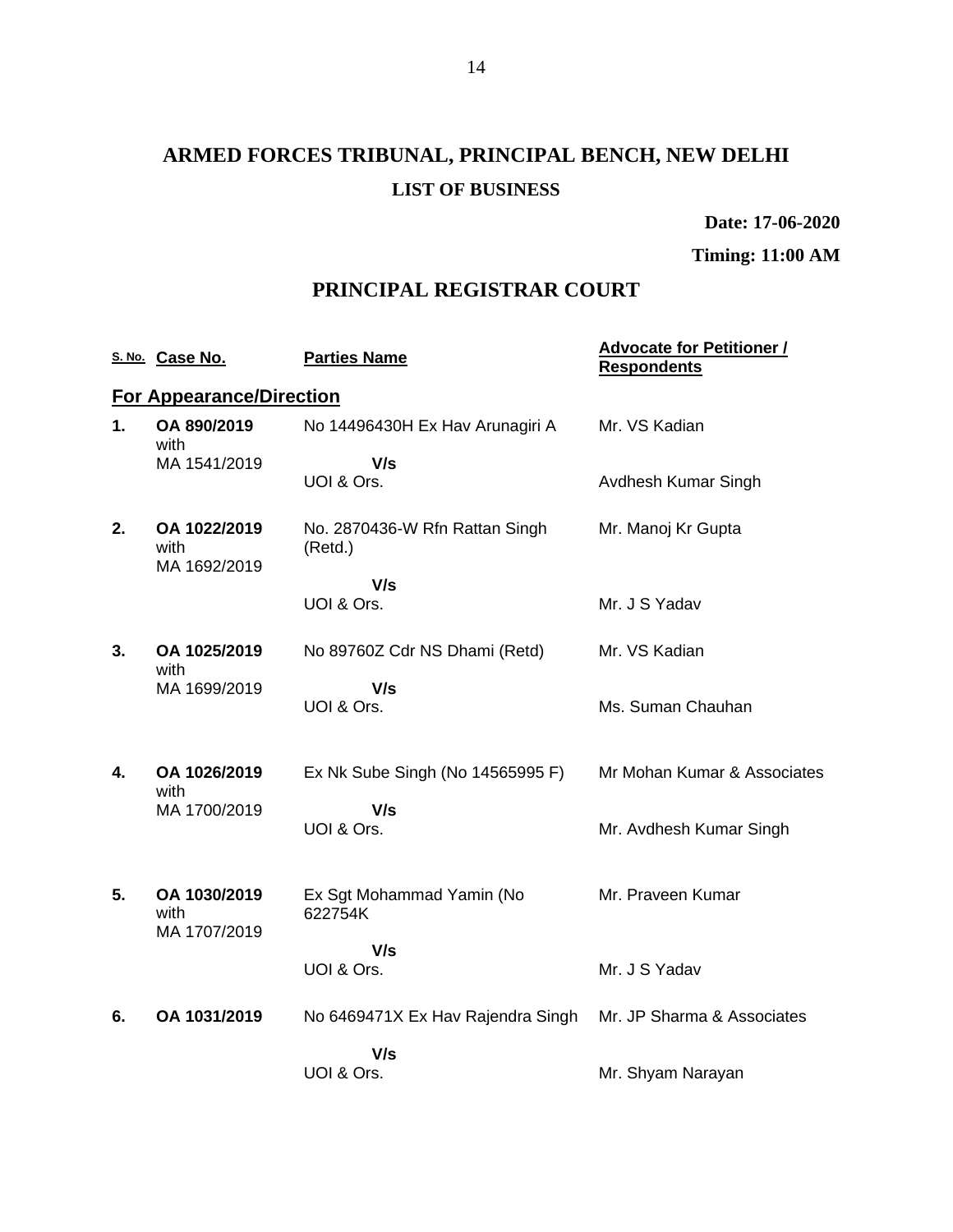| 7.  | OA 1032/2019<br>with<br>MA 1708/2019 | No. 15625 Gp Capt Jayasimharao<br>Vamana Simha (Retd.) | Mr. Baljeet Singh                         |
|-----|--------------------------------------|--------------------------------------------------------|-------------------------------------------|
|     |                                      | V/s                                                    |                                           |
|     |                                      | UOI & Ors.                                             | Mr Neeraj, Sr CGSC                        |
| 8.  | OA 1055/2019<br>with<br>MA 1731/2019 | Lt Col Anil Kumar Joshi (Retd) (IC<br>36311 Y)         | Mr Aditya Singh Puar                      |
|     |                                      | V/s                                                    |                                           |
|     |                                      | UOI & Ors.                                             | Ms. Suman Chauhan                         |
| 9.  | OA 1056/2019                         | No 1061989N Ex Nk Vijay Kumar<br>Verma                 | Mr. VS Kadian                             |
|     |                                      | V/s                                                    |                                           |
|     |                                      | UOI & Ors.                                             | Mr. V Pattabhiram                         |
| 10. | OA 1120/2019                         | Ex Sgt Rajendra Kumar Sahoo                            | Mr. OS Punia                              |
|     | with<br>MA 1814/2019                 | V/s                                                    |                                           |
|     |                                      | UOI & Ors.                                             | Mr. K K Tyagi                             |
| 11. | OA 1159/2019<br>with<br>MA 1869/2019 | Ex WO Ramparkash Paul (No 647685<br>K)                 | Ms Pallavi Awasthi                        |
|     |                                      | V/s                                                    |                                           |
|     |                                      | UOI & Ors.                                             | Mr. J S Yadav                             |
| 12. | OA 1177/2019<br>with<br>MA 1923/2019 | EX MWO Kunwar Veer Singh (No<br>602217T)               | Mr. Praveen Kumar                         |
|     |                                      | V/s                                                    |                                           |
|     |                                      | UOI & Ors.                                             | Ms Suman Chauhan                          |
| 13. | OA 1341/2019                         | Cmde VK Madhusoodanan (Retd)<br>$(02963-H)$            | Mr. Ved Prakash                           |
|     |                                      | V/s                                                    |                                           |
|     |                                      | UOI & Ors.                                             | Mr. K K Tyagi                             |
| 14. | OA 1367/2019                         | JC-450695X Ex Sub Yadav Narendra<br>Kumar              | Mr. Virender Singh Kadian                 |
|     |                                      | V/s                                                    |                                           |
|     |                                      | UOI & Ors.                                             | Mr SD Windlesh                            |
| 15. | OA 1489/2019<br>with<br>MA 2409/2019 | IC-31854F Col Sudarshan Mishra<br>(Retd)               | Mr. Indra Sen Singh /Mr<br>Abhishek Singh |
|     |                                      | V/s                                                    |                                           |
|     |                                      | UOI & Ors.                                             | Mr. Neeraj Sr. CGSC                       |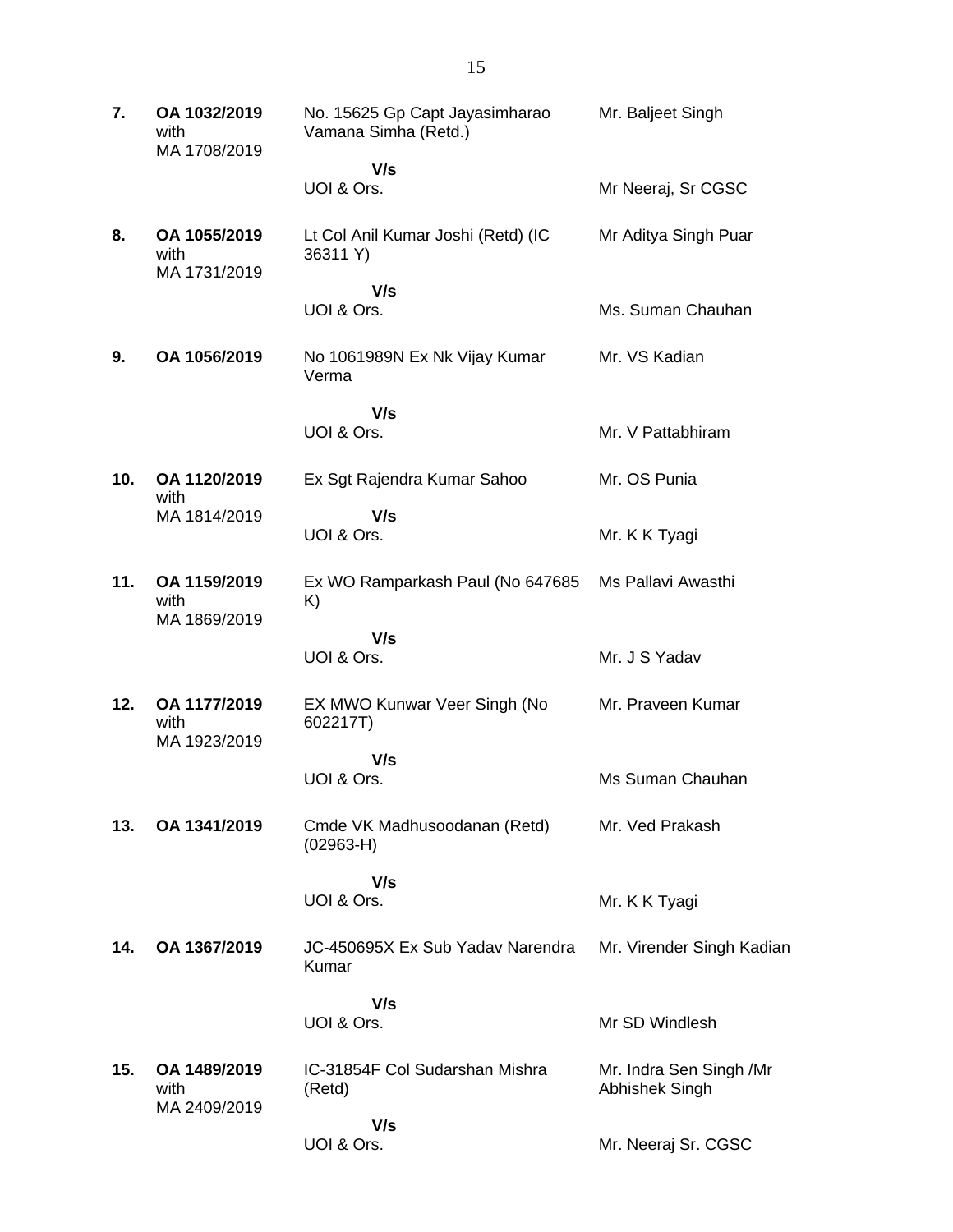| 16. | OA 1501/2019<br>with<br>MA 2428/2019 | Ex Sgt Pradeep Kumar Sharma (No Mr Praveen Kumar & Vinod<br>729613 G) | <b>Kumar Sharma</b>                    |
|-----|--------------------------------------|-----------------------------------------------------------------------|----------------------------------------|
|     |                                      | V/s                                                                   |                                        |
|     |                                      | UOI & Ors.                                                            | Mr Avdhesh Kumar Singh                 |
| 17. | OA 1517/2019                         | Gp Capt Ram Kumar Yadav (Retd)<br>(17523)                             | Mr. Baljeet Singh                      |
|     |                                      | V/s                                                                   |                                        |
|     |                                      | UOI & Ors.                                                            | Mr Neeraj Sr, CGSC                     |
| 18. | OA (Appeal)<br>1596/2019             | Ex Sep Datar Prasannajit Ashok (No<br>4580127 P)                      | Mr. SM Jadhav & Co                     |
|     |                                      | V/s                                                                   |                                        |
|     |                                      | UOI & Ors.                                                            | Mr Waize Ali Noor                      |
| 19. | OA 1830/2019                         | Hav/PA Navin Kumar (No 4569322 M)                                     | Mr Indra Sen Singh & Abhishek<br>Singh |
|     |                                      | V/s                                                                   |                                        |
|     |                                      | UOI & Ors.                                                            | Mr. Arvind Patel                       |
| 20. | OA 1831/2019                         | Wg Cdr Anil Kumar Singha (Retd) (No<br>22643)                         | Mr Baljeet Singh                       |
|     |                                      | V/s                                                                   |                                        |
|     |                                      | UOI & Ors.                                                            | Mr. Arvind Patel                       |
| 21. | OA 1902/2019                         | JC-671716A Nb Sub (PA) Subhash<br><b>Babu</b>                         | Mr Indra Sen Singh/Abhishek<br>Singh   |
|     |                                      | V/s                                                                   |                                        |
|     |                                      | UOI & Ors.                                                            | Mr. Ashok Chaitanya                    |
| 22. | OA 1924/2019<br>with                 | Sep/DSC Rajni Kant Pandey (No<br>4271506L)                            | Mr US Maurya                           |
|     | MA 735/2020                          | V/s                                                                   |                                        |
|     |                                      | UOI & Ors.                                                            | Mr JS Rawat                            |
| 23. | OA 1939/2019<br>with                 | Nk Bhavar Singh (Retd) (No 14569253<br>Y)                             | Ms Archana Ramesh                      |
|     | MA 2810/2019                         | V/s                                                                   |                                        |
|     |                                      | UOI & Ors.                                                            | Dr Vijendra Singh Mahndiyan            |
| 24. | OA 1948/2019                         | Maj Avaninder Kumar (Retd)<br>(VS01140Y)                              | Mr. AK Aggrawal                        |
|     |                                      | V/s                                                                   |                                        |
|     |                                      | UOI & Ors.                                                            | Mr. Prabodh Kumar                      |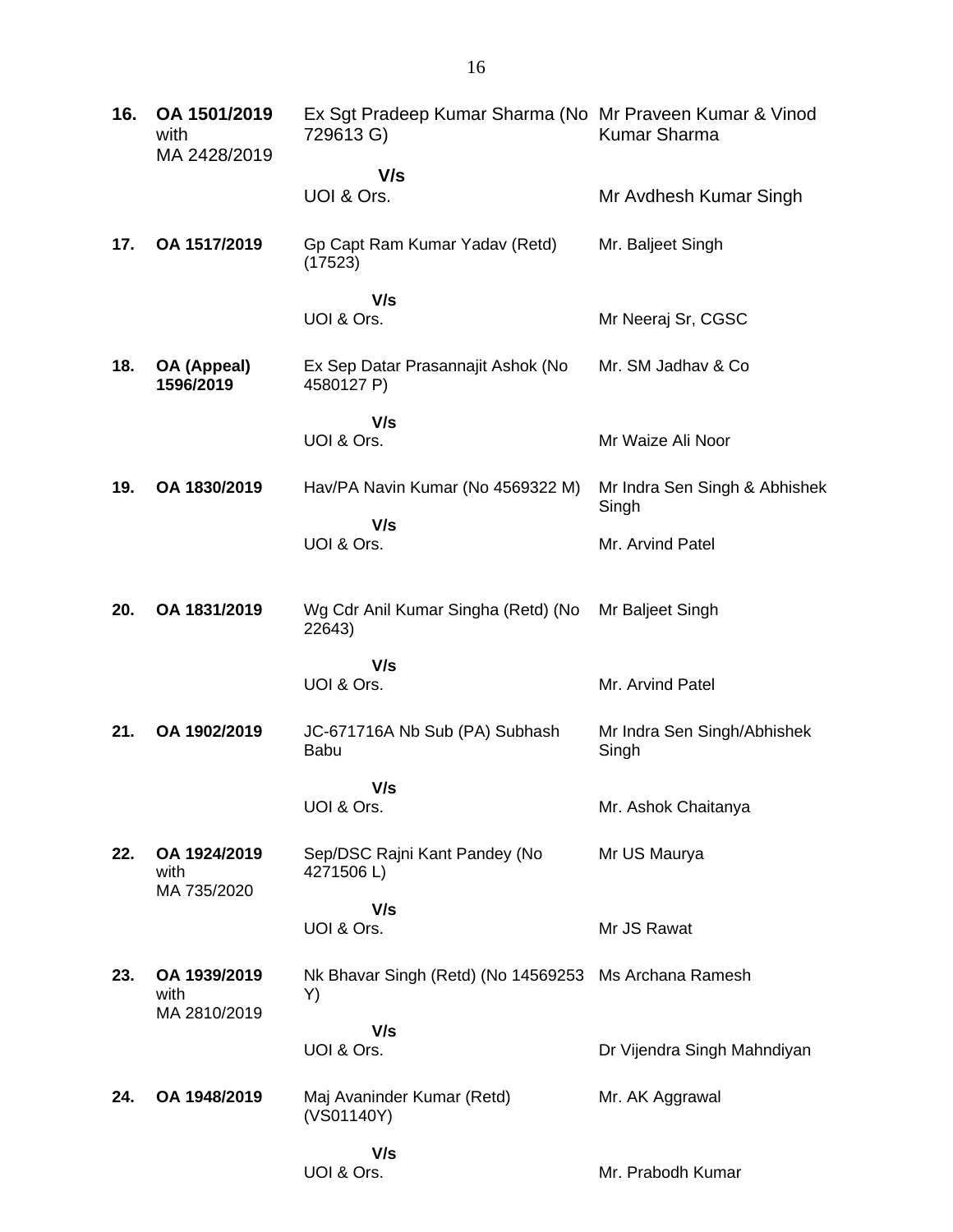| 25  | OA 1952/2019<br>with<br>MA 2822/2019 | No 643504A Ex MWO Parshu Ram Mr Virender Singh Kadian<br>Nagar                        |                                               |
|-----|--------------------------------------|---------------------------------------------------------------------------------------|-----------------------------------------------|
|     |                                      | V/s                                                                                   |                                               |
|     |                                      | UOI & Ors.                                                                            | Mr. Karan Singh Bhati, Sr.<br><b>CGSC</b>     |
| 26. | OA 1958/2019<br>with                 | Ex PO RC-I Ajit Kumar (122713-W)                                                      | Mr. Ved Prakash                               |
|     | MA 2829/2019                         | V/s<br>UOI & Ors.                                                                     | Mr. S D Windlesh                              |
| 27. | OA 1959/2019<br>with<br>MA 2830/2019 | No. 770721-H Cpl Sanjeev Kumar Jha<br>(Retd.)                                         | Mr. Manoj Kr Gupta                            |
|     |                                      | V/s                                                                                   |                                               |
|     |                                      | UOI & Ors.                                                                            | Mr. Prabodh Kumar                             |
| 28. | OA 2058/2019<br>with<br>MA 2968/2019 | Sheetal @ Sabina Khatoon W/O Late<br>L/Dfr Sayyed Hidaytullah (No<br>7242370M) & Ors. | Mr. Adarsh Kumar Tiwari                       |
|     |                                      | V/s<br>UOI & Ors.                                                                     | None for R 1-3, Ms. Anjali Vohra<br>for $R-4$ |
| 29. | OA 2217/2019                         | No. 14363639-Y Ex Nk Jogendra<br>Singh                                                | Mr. J P Sharma & Associates                   |
|     |                                      | V/s                                                                                   |                                               |
|     |                                      | UOI & Ors.                                                                            | Ms. Jyotsna Kaushik                           |
| 30. | OA 2218/2019                         | Ex HFL Pankaj Kumar (No 680674)                                                       | Mr Balljeet Singh & Ms Deepika<br>Sheoran     |
|     |                                      | V/s<br>UOI & Ors.                                                                     | Dr. Vijendra Singh Mahndiyan                  |
| 31. | OA 2219/2019                         | Ex WO Ramesh Kumar (652899)<br>V/s                                                    | Mr. Virender Singh Kadian                     |
|     |                                      | UOI & Ors.                                                                            | Mr. Karan Singh Bhati, Sr.<br>CGSC            |
| 32. | OA 2220/2019                         | IC-49516M Col Rajendra Kumar Swain Mr VS Kadian                                       |                                               |
|     |                                      | V/s<br>UOI & Ors.                                                                     | Mr. Shyam Narayan                             |
| 33. | OA 2221/2019<br>with<br>MA 3118/2019 | Ex Hony Nb Sub Om Prakash<br>$(13608853-K)$<br>V/s                                    | Mr. Virender Singh Kadian                     |
|     |                                      | UOI & Ors.                                                                            | Mr. Karan Singh Bhati, Sr.<br>CGSC            |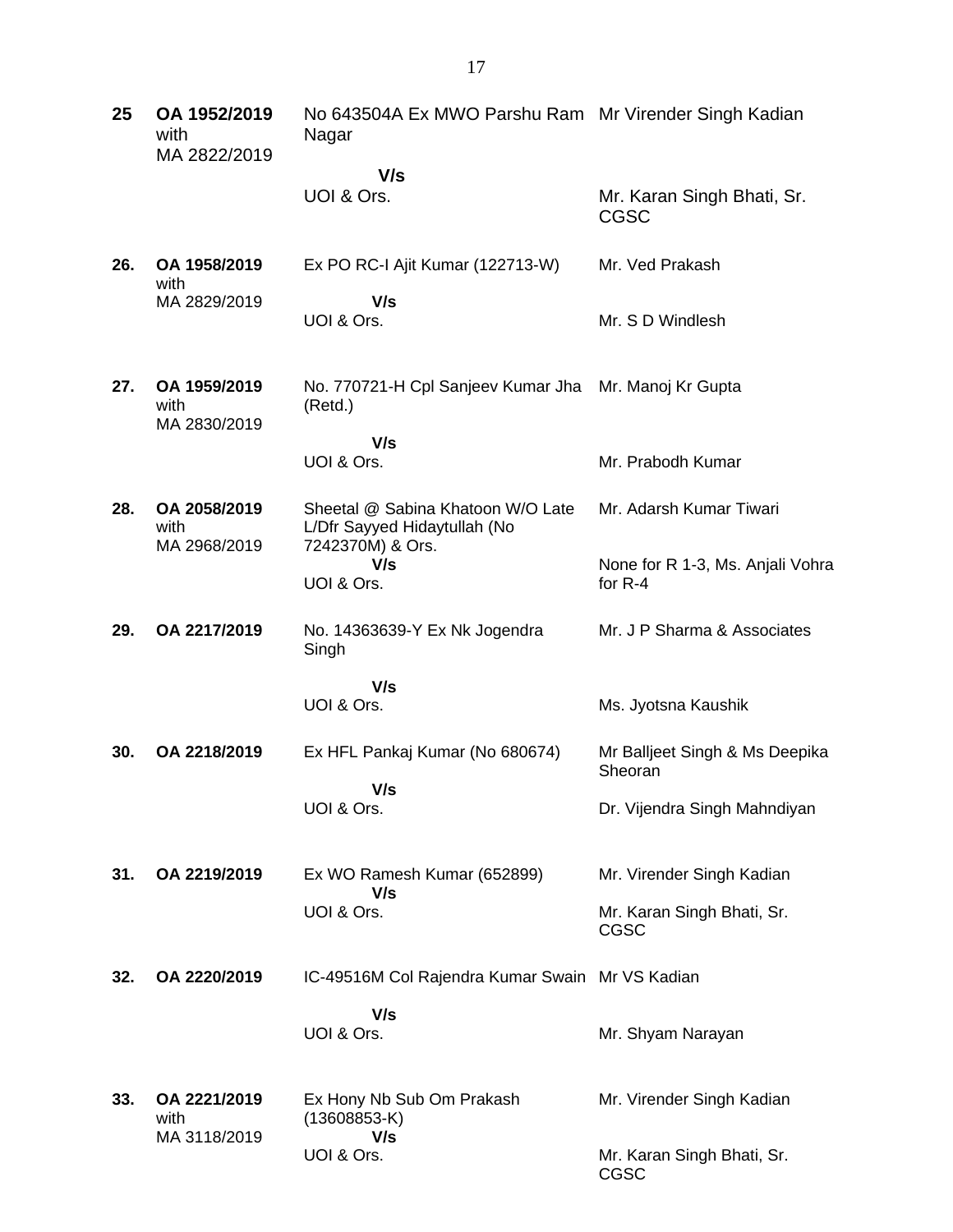| 34. | OA 2222/2019<br>with<br>MA 3119/2019 | Ex Hon Lt Gyan Chand Prasad (No<br>111099Z)                   | Mr. Praveen Kumar                                 |
|-----|--------------------------------------|---------------------------------------------------------------|---------------------------------------------------|
|     |                                      | V/s<br>UOI & Ors.                                             | Mr. Anil Gautam                                   |
| 35. | OA 2223/2019                         | Ex Sgt Omvir Singh (No 761547 L)<br>V/s                       | Mr Ajit Kakkar, Ms Alpana Yadav<br>& Madhuri Koli |
|     |                                      | UOI & Ors.                                                    | Mr. K K Tyagi                                     |
| 36. | OA 2224/2019                         | Smt. Mamta Wd/o Nk Late Vinod<br>Kumar (2703799-Y)            | Mr. Virender Singh Kadian                         |
|     |                                      | V/s<br>UOI & Ors.                                             | None                                              |
| 37. | OA 2236/2019                         | Ex JC-376002X (Hony) Sub Maj Ram<br>Vilas Pal                 | Mr. SS Parihar                                    |
|     |                                      | V/s<br>UOI & Ors.                                             | Mr. Rajeev Kumar                                  |
| 38. | OA 2237/2019                         | (No 1530746K Ex Hav (Hony Nb Sub)<br>Yamin Khan<br>V/s        | Mr VS Kadian                                      |
|     |                                      | UOI & Ors.                                                    | Mr. Harish V Shankar                              |
| 39. | OA 2303/2019                         | Maj Gen Sanjay Thapa (Retd) (IC<br>40700 W)                   | Mr SS Pandey & Associates                         |
|     |                                      | V/s<br>UOI & Ors.                                             | Dr. Vijendra Singh Mahndiyan                      |
| 40. | OA 2304/2019                         | Ex Nk/DSC Puran Chandra (4178191- Mr. U S Maurya<br>A)<br>V/s |                                                   |
|     |                                      | UOI & Ors.                                                    | Dr. Vijendra Singh Mahndiyan                      |
| 41. | OA 62/2020<br>with<br>MA 66/2020     | Ex Sub Ramayan Prasad (JC 307534<br>M)                        | Mr Ajit Kakkar, Alpana Yadav<br>and Madhuri Koli  |
|     |                                      | V/s<br>UOI & Ors.                                             | Mr. Arvind Patel                                  |
| 42. | OA 63/2020<br>with                   | No 5844993A Ex Rfn Than Singh                                 | Mr VS Kadian                                      |
|     | MA 67/2020                           | V/s<br>UOI & Ors.                                             | Mr. K K Tyagi                                     |